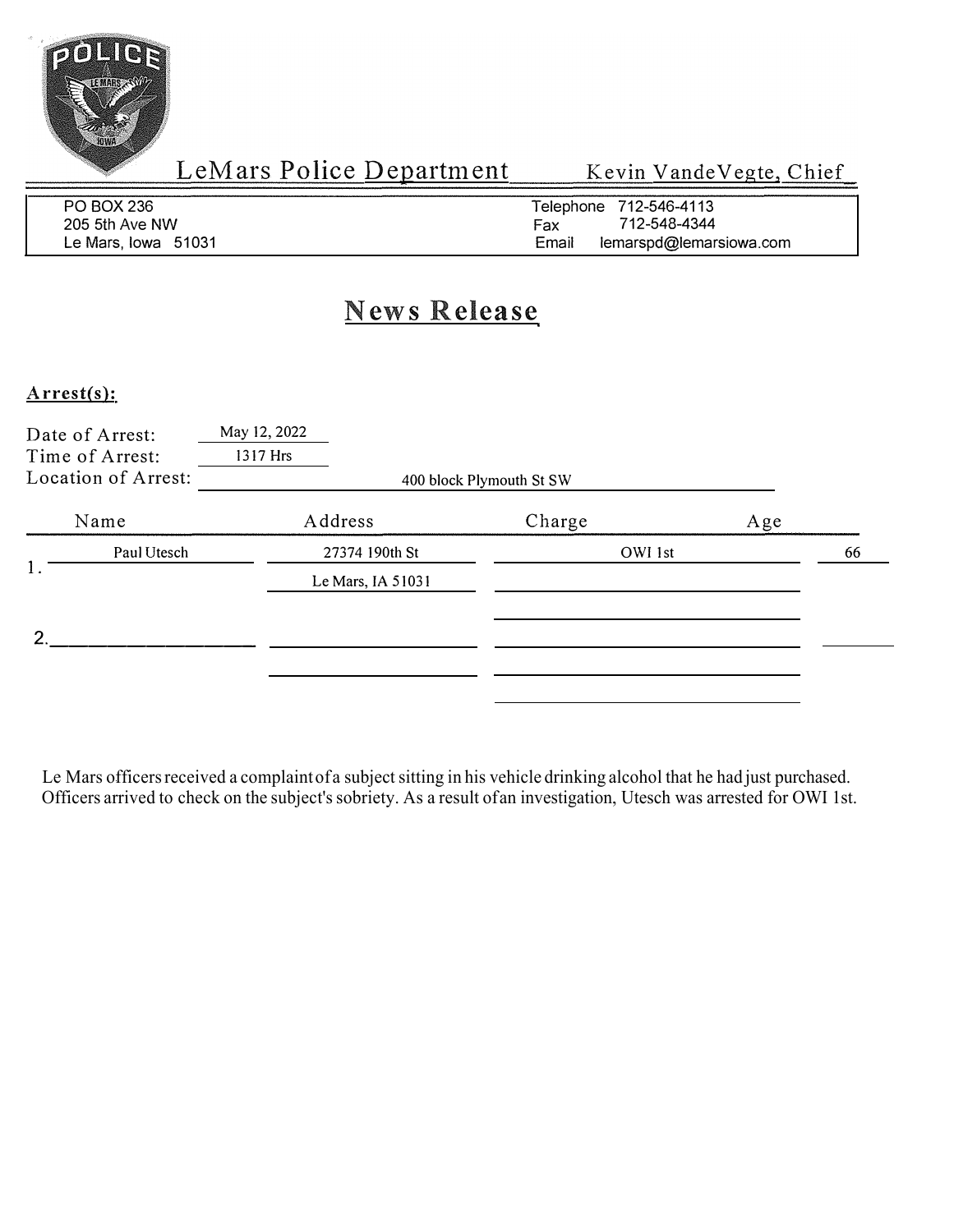

LeMars Police Department Kevin Vande Vegte, Chief

| <b>PO BOX 236</b>   | Telephone 712-546-4113           |
|---------------------|----------------------------------|
| 205 5th Ave NW      | 712-548-4344<br>Fax              |
| Le Mars, Iowa 51031 | Email<br>lemarspd@lemarsiowa.com |

# **News Release**

#### **Arrest(s):**

| Date of Arrest:<br>Time of Arrest:<br>Location of Arrest: | 05/13/2022<br>1705<br>Le Mars Estates, Le Mars 51031 |         |     |    |
|-----------------------------------------------------------|------------------------------------------------------|---------|-----|----|
| Name                                                      | Address                                              | Charge  | Age |    |
| Hammons, Anthony Wayne                                    | 320 1st ave nw, Le Mars Ia                           | OWI 1st |     | 49 |
| հ                                                         |                                                      |         |     |    |

On May 13th, 2022, Le Mars officers were requested at the Willow Creek Campgrounds for a vehicle that was in the ditch/creek. Officers arrived and viewed a Chevy Silverado with the rear end in the creek. The caller pointed out the driver who had took off on foot. Hammons was located and investigated for OWI. Following the investigation, Anthony Hammons was charged with OWI 1st.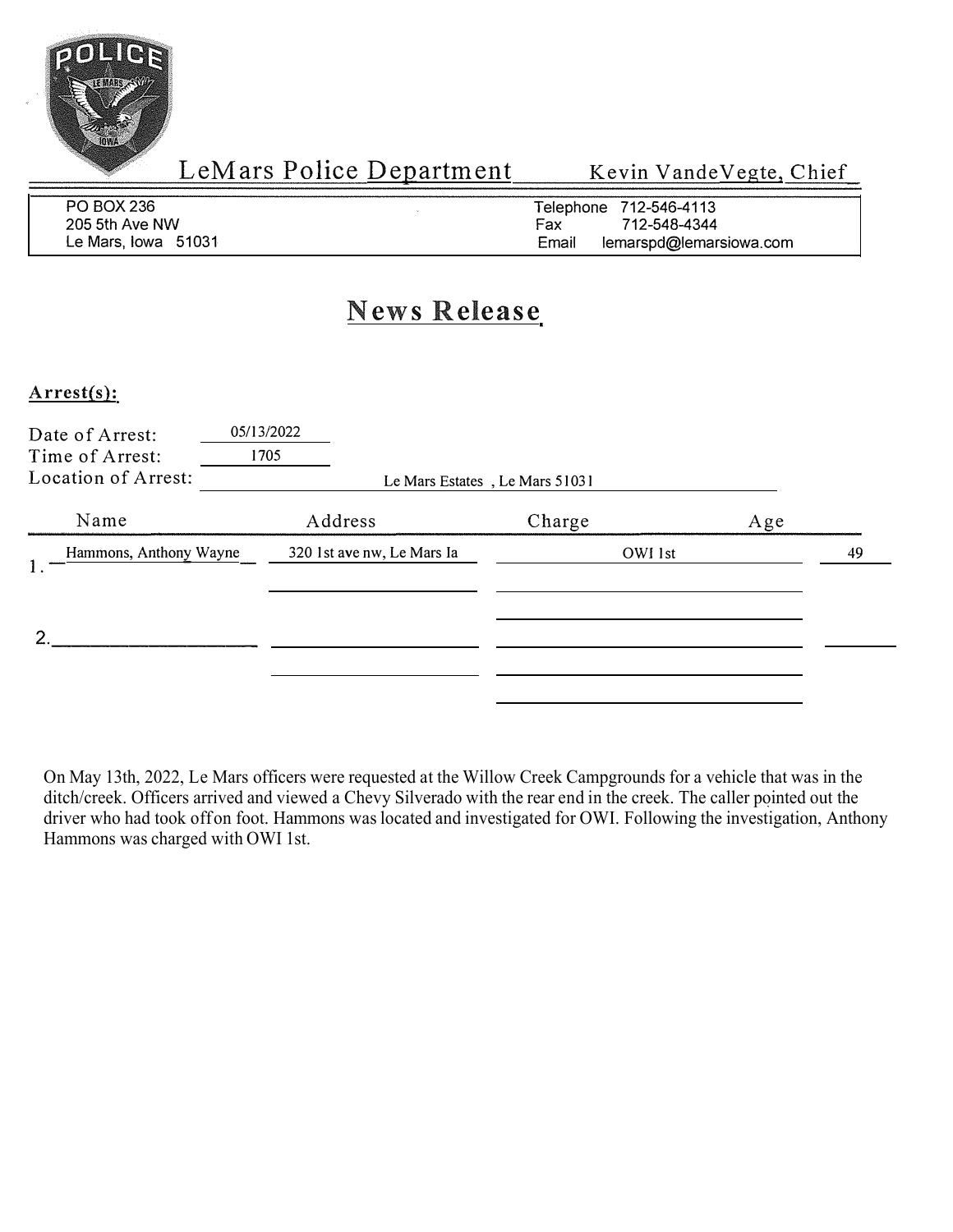

LeMars Police Department Kevin VandeVegte, Chief

| PO BOX 236          | Telephone 712-546-4113           |
|---------------------|----------------------------------|
| 205 5th Ave NW      | Fax<br>712-548-4344              |
| Le Mars, Iowa 51031 | Email<br>lemarspd@lemarsiowa.com |

## **News Release**

#### Arrest{s):

| Date of Arrest:<br>Time of Arrest:<br>Location of Arrest: | May 15, 2022<br>2025 | 18th St/Central Ave |                     |    |
|-----------------------------------------------------------|----------------------|---------------------|---------------------|----|
| Name                                                      | Address              | Charge              | Age                 |    |
| Ehrig, Elizabeth<br>1.                                    | 3210 Nebraska St     |                     | PCS Meth 3rd or sub | 30 |
|                                                           | Sioux City, IA 51104 |                     | Poss drug para      |    |
|                                                           |                      |                     |                     |    |
|                                                           |                      |                     |                     |    |

Le Mars officers conducted a traffic stop on a vehicle in which Ehrig was a passenger. As a result of the stop, Ehrig was found to be in possession of meth and drug paraphernalia. Ehrig was arrested for those offenses.